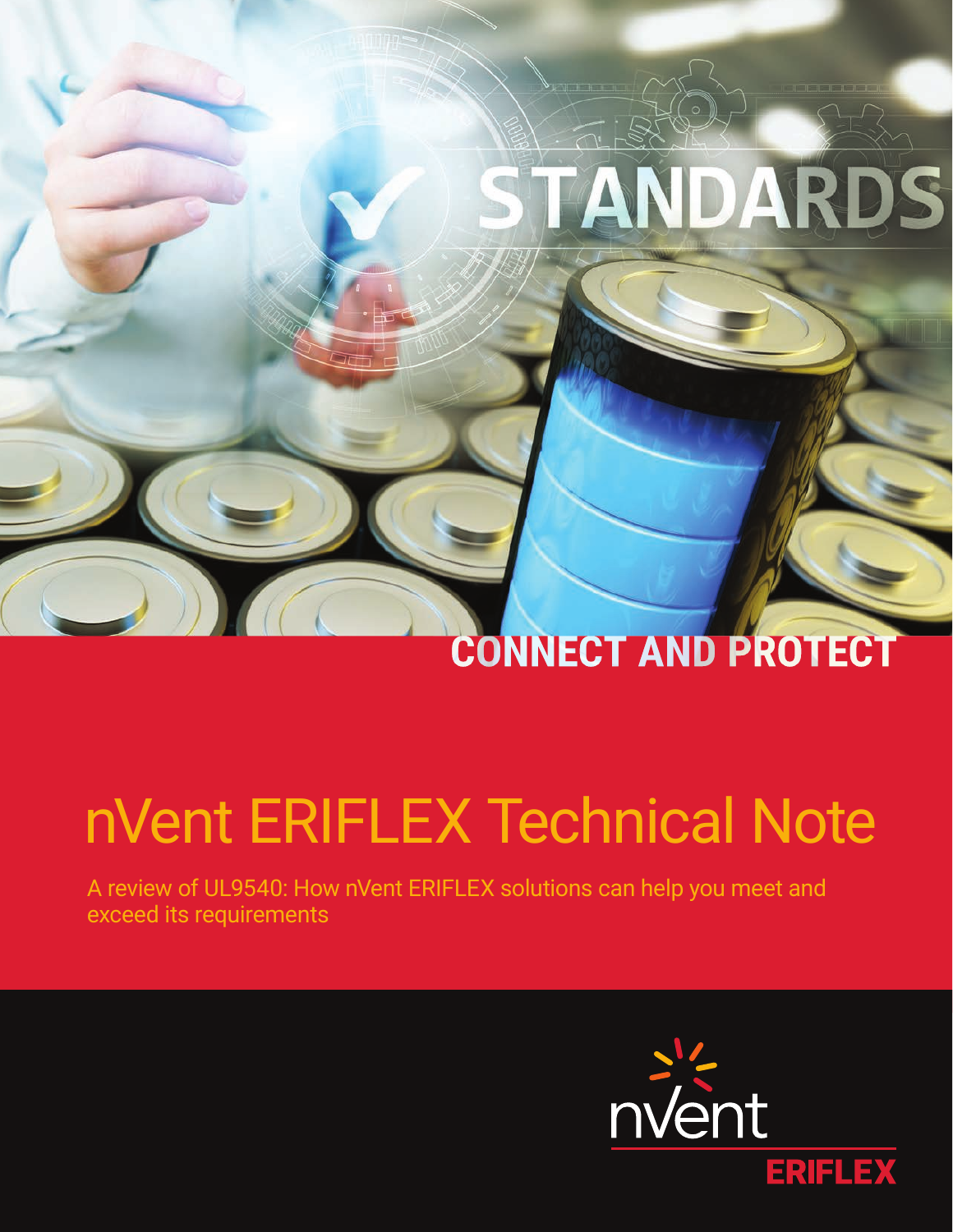# **Table of Contents**

| Highlight #4: 13. Electrical Spacings and Separation of Circuits & 14. Insulation Levels and Protective Grounding 5 |  |
|---------------------------------------------------------------------------------------------------------------------|--|
|                                                                                                                     |  |
|                                                                                                                     |  |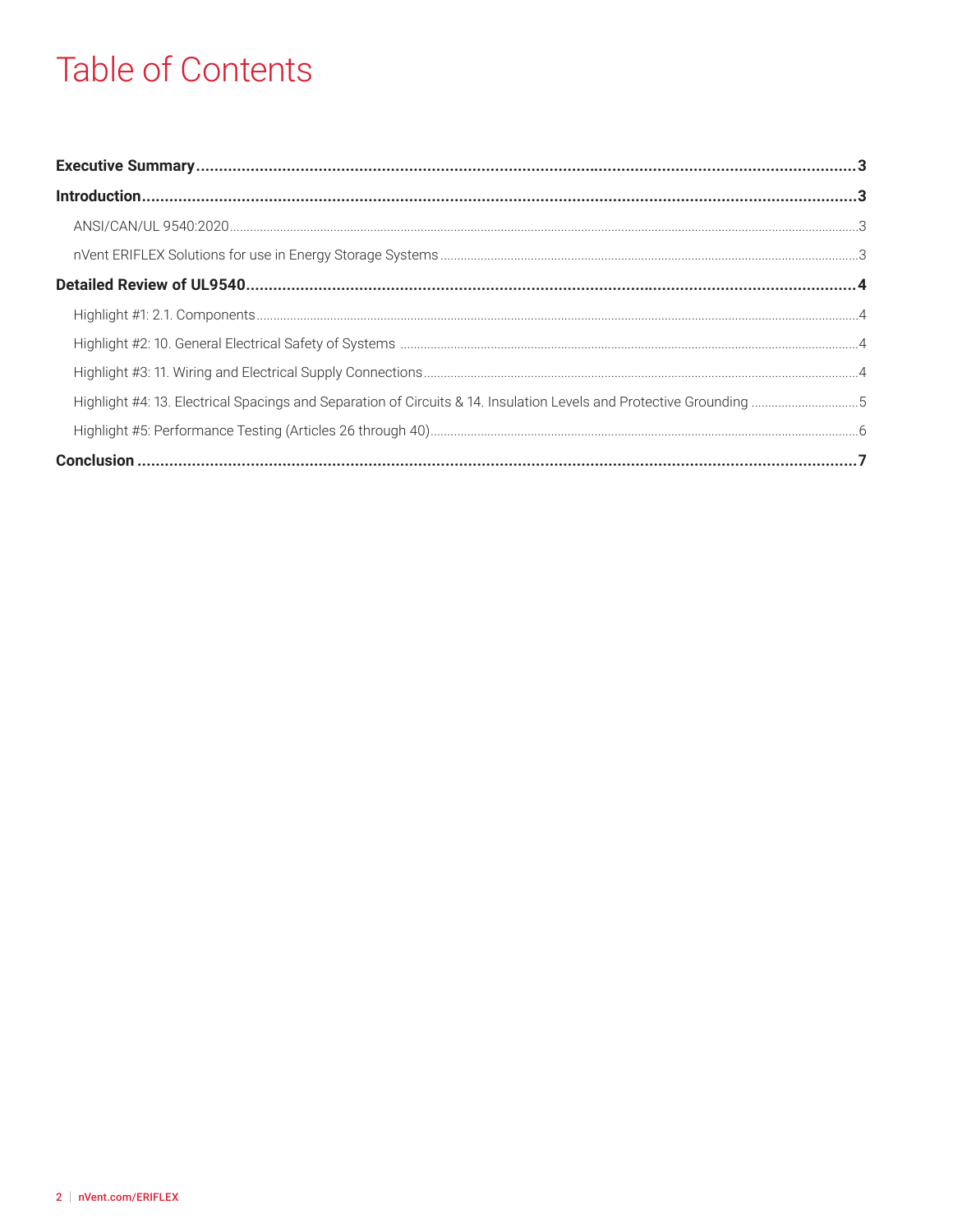#### <span id="page-2-0"></span>Key Words

UL9540, UL9540A, IEC 62933-5, energy storage, power connection, power distribution, earthing, bonding, grounding, battery, battery pack, fuel cell

#### **EXECUTIVE SUMMARY**

The purpose of this document is to review the contents of UL9540, the standard for safety of energy storage systems. This standard is a system standard that measures and ensures the safety of the various subsystems, components and parts of an energy storage system. nVent ERIFLEX components can be used in a variety of subsystems inside an energy storage systems such as the power conversion system or battery system. It is shown throughout the paper that nVent ERIFLEX solutions help ensure safety and compliance to UL9540. nVent ERIFLEX lug-less solutions allow for the construction of halogen-free, low-smoke, flame retardant sub-assemblies. These solutions also lead to assemblies being lighter, more compact and cost competitive.

#### **INTRODUCTION**

nVent provides flexible power connection solutions as well as power distribution and grounding solutions for use in lowvoltage sub-systems located inside energy storage units (power conversion sub-system, battery sub-system). nVent ERIFLEX solutions are rated at 1000VDC/1500VAC IEC/UL and can carry currents ranging from 80A all the up to 7400A. Figure 1 below shows at a high-level the various subsystems in which nVent ERIFLEX solutions can be utilized, using a containerized BESS (battery energy storage system) as an example.



Figure 1 – Schematic of a BESS

#### **ANSI/CAN/UL 9540:2020**

UL9540, the standard for safety of energy storage systems and equipment was initially released in November 2016. A second edition was released in February 2020 to cover for the fast technological changes occurring in this rapidly

evolving vertical market. Per article 1, scope, the standard contains safety requirements that "cover energy storage systems that are intended to receive and store energy in some form so that the energy storage system can provide electrical energy to loads or to the local/area electric power system (EPS) when needed." This standard covers requirements for various type of energy storage systems such as: electrochemical, chemical, mechanical or thermal. UL9540 is a "system standard" that measures the compatibility and safety of various parts and components integrated into an energy storage system.

#### **nVent ERIFLEX Solutions for use in Energy Storage Systems**

nVent ERIFLEX Advanced Conductors: the nVent ERIFLEX Flexibar Advanced is an insulated flexible busbar made of 1 mm thick tin plated copper laminates stacked together. The nVent ERIFLEX IBSB Advanced is a prefabricated insulated flexible braid composed of tin plated wires. Both conductors feature nVent's halogen-free, low smoke, flame retardant insulation. This insulation is rated at 115°C and is considered a reinforced insulation therefore allowing for weight savings and very compact assemblies. Both solutions comply to various IEC, UL or market specific standards (marine, rolling stock). Figure 2 shows both the nVent ERIFLEX Flexibar Advanced and nVent ERIFLEX IBSB Advanced.



Figure 2 – nVent ERIFLEX Flexibar and IBSB Advanced Power Conductors (left to right)

nVent ERIFLEX power and distribution blocks: to facilitate power distribution to and inside the various assemblies of an energy storage system, nVent also provides a range of IEC and UL compliant power and distribution blocks composed of a tinned copper or tinned aluminium current-carrying part inserted into a low-smoke halogen-free flame retardant insulated housing. Connection is made without the use of lugs and allows for the connection of the nVent flexible conductors shown in figure 2. Figure 3 shows the both blocks.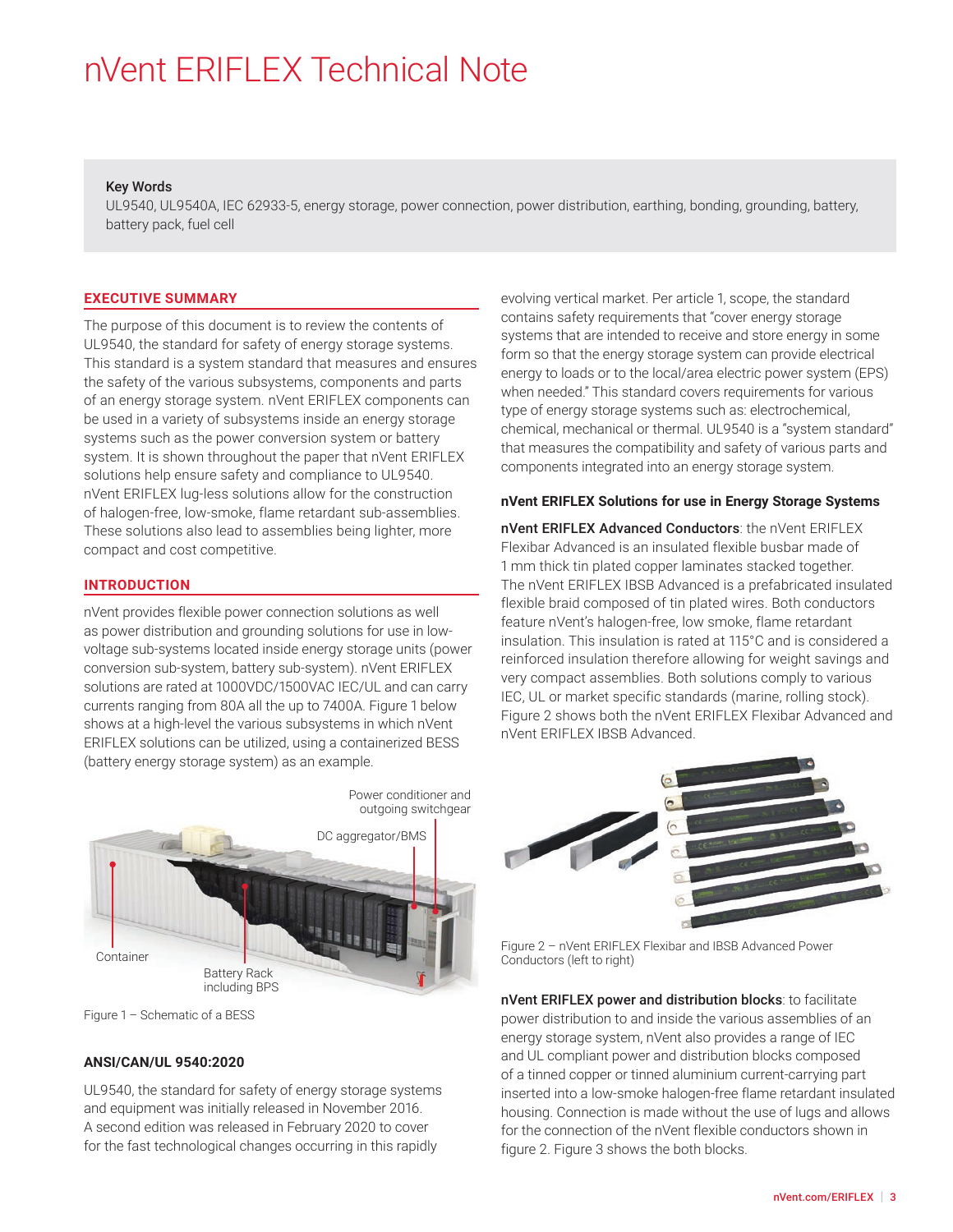<span id="page-3-0"></span>

Figure 3 – nVent ERIFLEX Power Block and Distribution Block (left to right)

**nVent ERIFLEX earthing and bonding braids**: Regarding earthing and bonding, the following two type of braids can be utilized:

- nVent ERIFLEX MBJ
- nVent ERIFLEX CPI

The MBJ is a prefabricated earthing braid made of tin-coated copper strands and manufactured in a similar manner to the IBSB Advanced mentioned earlier (minus the insulation). The CPI is a prefabricated earthing braid made of 316L copper strands. Both solutions are certified to IEC, UL and market specific standards. Figure 4 shows both nVent ERIFLEX grounding strap solutions.



Figure 4 – nVent ERIFLEX CPI and MBJ Earthing Braids (left to right)

#### **DETAILED REVIEW OF UL9540**

This section highlights some of the key points of UL9540 and how nVent ERIFLEX solutions can help go above and beyond the standard's requirements.

#### **Highlight #1: 2.1. Components**

Per UL9540 clause 2.1 "a component (…) of an energy storage system covered by this standard shall comply with the safety requirements for that component or equipment." Appendix A contains "a list of standards covering components generally used in the energy storage systems". Additionally, article 5 contains a long list of UL, CSA, IEC, ISO, etc. standards referenced throughout UL9540. Looking at Appendix A and article 5, worth noting are the following standards to which the range of nVent ERIFLEX components comply to (if applicable for that components): UL467, UL486A/B, UL508/A/C, UL746A/B/C, UL1059, UL1741, UL 60950-1.

#### **Highlight #2: 10. General Electrical Safety of Systems**

Clause 10.14 mentions that "electrical circuits that are an integral part of the ESS including those that are part of a walk-in enclosure including (…), controls, power, (…) comply with the appropriate requirements for the type of equipment and the specific application within the ESS." Outside of component listing to certain UL standards, nVent ERIFLEX products meet the requirements of, and can be used in, UL67 (Panel Board), UL891 (Switchboard) and UL508A (Control Panel) assemblies. As a side comment, export oriented integrators of storage assemblies should take note of the fact that nVent ERIFLEX solutions meet the requirements of IEC 61439-1 (Low-voltage switchgear and controlgear assemblies - Part 1: General rules). Figure 5 shows an example of the compliance marking on the nVent ERIFLEX IBSB Advanced.

### **CONTRACTOR** 25-030-8-10 AM C RELEASE RELEASE CONTRACTOR

Figure 5 – Marking on the insulation of the nVent ERIFLEX IBSB Advanced

#### **Highlight #3: 11. Wiring and Electrical Supply Connections**

This article is where the benefits of the nVent ERIFLEX offering resonate the most starting with clause 11.1 which reads "wiring installed on the equipment, including internal wiring or supplied with the equipment for installation on-site, shall be insulated and acceptable for the intended purpose, when considered with respect to temperature, voltage, and the conditions of service".

As mentioned in the introduction, nVent ERIFLEX flexibles are fully insulated, dielectric tested in production and rated at 1000VAC/1500VDC according to UL and IEC standards. Also, mentioned in the introduction is the fact the nVent ERIFLEX Advanced conductors are rated at 115°C. Sizing of the conductors is facilitated using the **[nVent ERIFLEX software](https://eriflex-configurator.nvent.com/eriflex/)** shown in figure 6 below. The room temperature of 25°C shown in that figure corresponds to article 6.26 of UL9540 "ROOM AMBIENT – Considered to be a temperature in the range of 25 ±5°C (77 ±9°F)."



Figure 6 – Snapshot of the nVent ERIFLEX software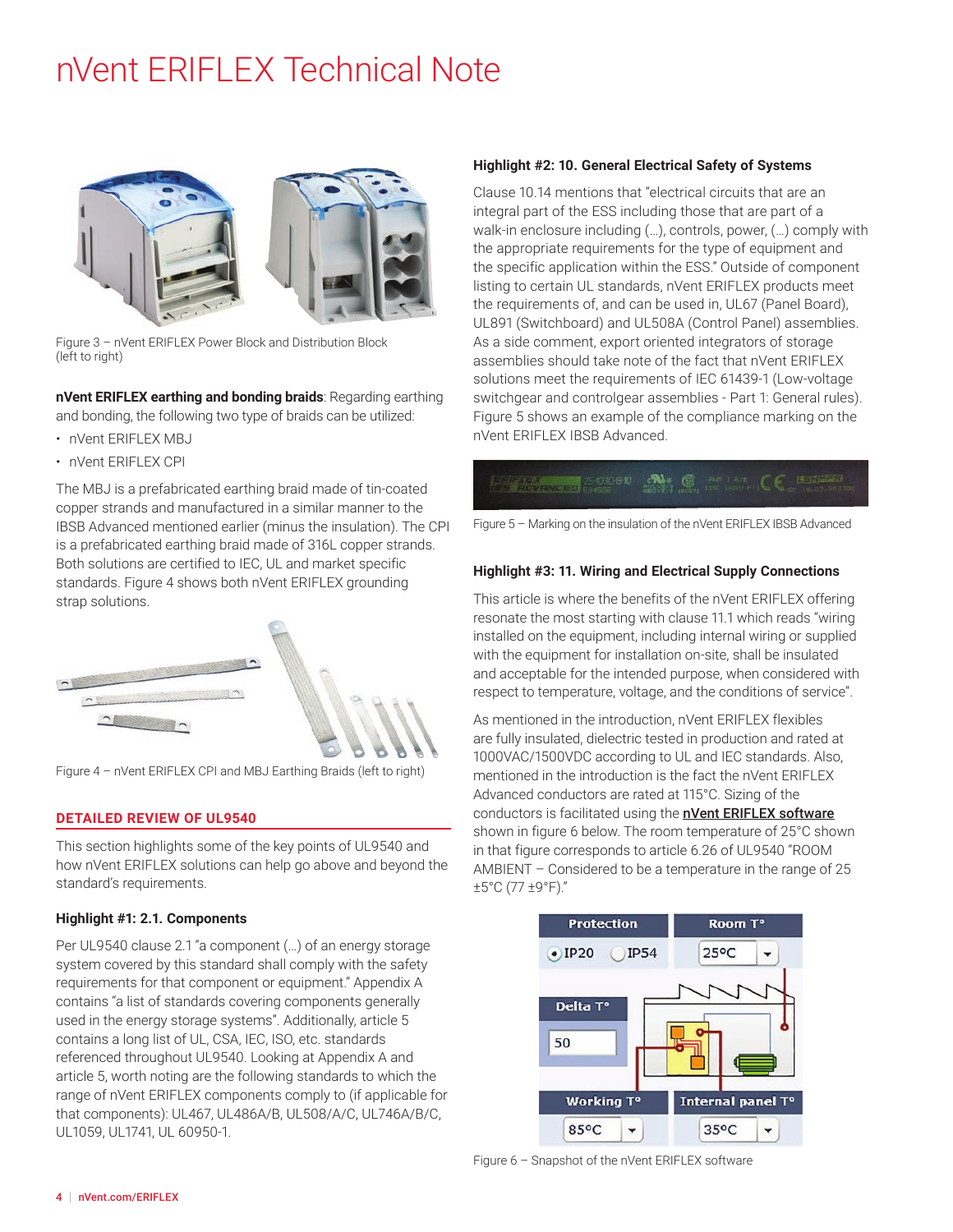<span id="page-4-0"></span>Clause 11.7 addresses the fastening and supporting of internal wiring such as electrical power cables ("routed, supported, clamped or secured"). It mentions that "excessive strain on wire and on terminal connections; loosening of terminal connections; and damage of conductor insulation.". As explained earlier in this document, nVent ERIFLEX conductors are lug-less connectors. Figure 7 below shows a close-up of the integral termination of the IBSB which reduces stress on the wire strands as opposed to a traditional crimped lug termination. Furthermore, damage to the conductor insulation is reduced thanks to the quality of the nVent ERIFLEX reinforced insulation which is something that will be discussed in greater details later in this document. Figure 8 shows an example of one type of nVent ERIFLEX support available to facilitate routing of nVent ERIFLEX Advanced conductors.



Figure 7 – Close-up view of the nVent ERIFLEX IBSB Advanced termination as installed



Figure 8 – Example of nVent ERIFLEX support for conductor routing

Clause 11.6 mentions that "field-wiring compartments in which branch circuit connections are to be made shall: permit the connection of the supply wires after the energy storage system is installed; permit the connection to be introduced and connected easily and safely; and be located so that the connections may be readily inspected after the energy storage system is installed." Installation of field wiring is facilitated with the use of power blocks which allows for direct connection of the conductors (supply wire or branch circuit wire) into the terminal blocks. There is no need to add ferules or lugs on the wire end and direct connection to the Flexibar and IBSB

Advanced is possible as shown in figure 9. Power blocks are rated for both field and factory wiring (FW code 2) per UL 1059 and inspection is facilitated thanks to the transparent and removable terminal cover. As a side note, it should be added that field wiring should be sized to 125% of the circuit current (see clause 11.2 and 11.4).



Figure 9 – nVent ERIFLEX SB Power Blocks with incoming round supply wire (left) and nVent ERIFLEX flat circuit wire (right)

#### **Highlight #4: 13. Electrical Spacings and Separation of Circuits & 14. Insulation Levels and Protective Grounding**

As in any electrical circuit, separation and/or insulation of electrical circuits is key to safety by preventing arc flashes and short-circuits. This is achieved by controlling the clearance and creepage distances between uninsulated lives parts or between live parts and earth. These distances are detailed in table 13.1 of UL9540 and are based on the guideline of UL 60950-1 (Information Technology Equipment – Safety – Part 1: General Requirement) which itself follows IEC 60950-1.

Clause 13.1 states that conductors with a reinforced insulation at least 0.4 mm thick have no minimum spacing requirements for electrical voltages above 60VDC/30Vrms as long as these conductors pass the dielectric voltage withstand test defined in article 28 for 1 minute. Both the Flexibar and IBSB feature a thirdparty certified reinforced insulation as defined in clause 6.18; this insulation, of thickness 1.8 mm, has been tested at 20kV for 1 min according to section 7.5 of the very stringent EN 50264-3-1 railway cable performance standard, far above the requirements of UL9540. Using flexible conductors, such as the IBSB shown below in figure 10, therefore allows for the fabrication of extremely compact assemblies where conductors can touch each other as well as the exposed metal parts (enclosures,…).



Figure 10 – nVent ERIFLEX IBSB used in tight spaces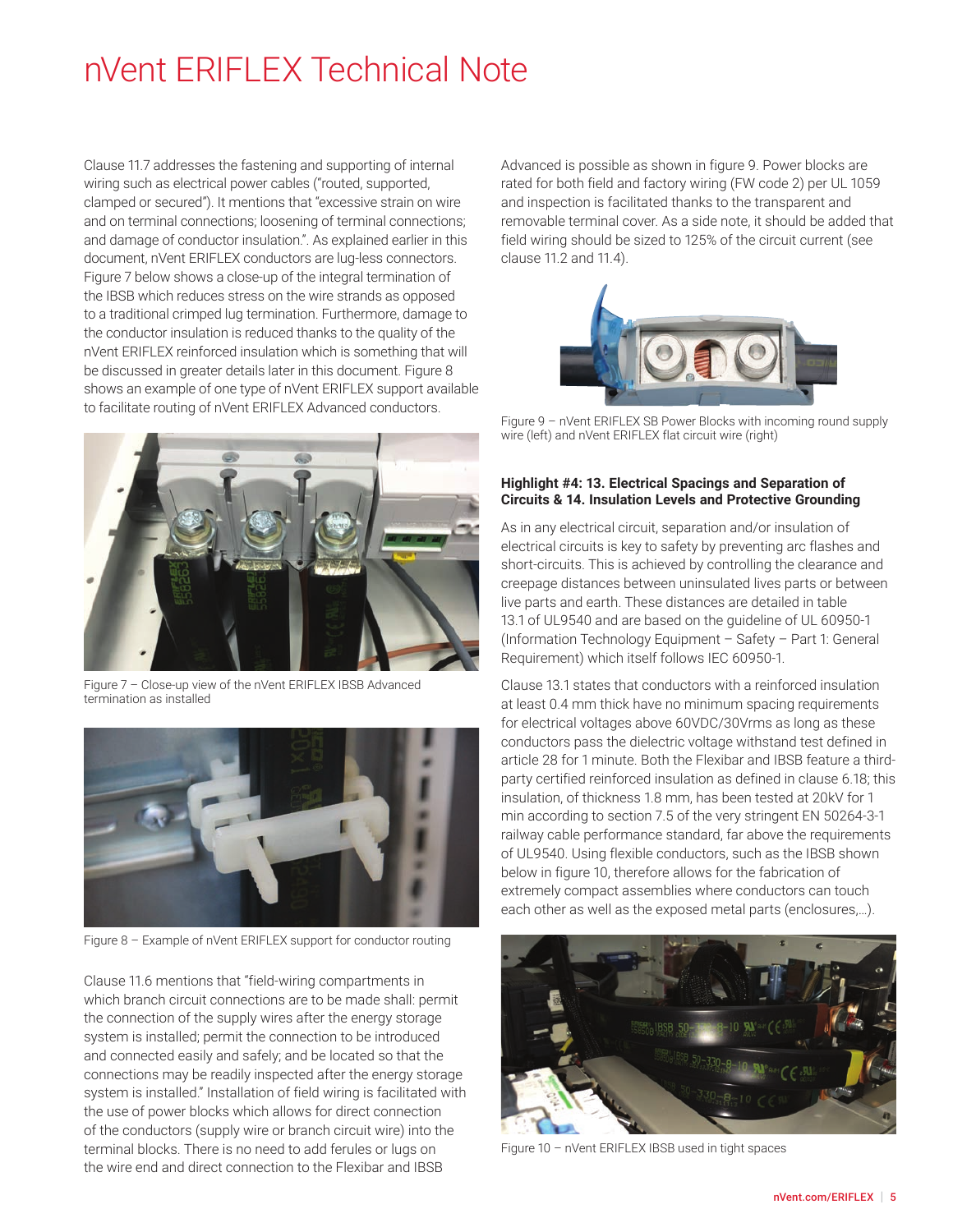<span id="page-5-0"></span>Along these lines, clause 14.1 mentions that "hazardous voltage circuits shall be insulated (…) through the following: a) Basic insulation and provided with a protective grounding system for protection in the event of a fault of the basic insulation that complies with 14.3; b) A system of double or reinforced insulation; or c) A combination of (a) and (b)." This clause strengthens the case for using power conductors with reinforced insulation by removing the need to design and implement timeconsuming and costlier protective grounding measures.

Respect of clearance and creepage distance for uninsulated live parts can achieved using nVent's standoff insulators and modular busbar supports (CABS) which are both compliant to UL67 and UL891 (see figure 11 below)



Figure 11 – nVent ERIFLEX CABS modular busbar supports (left) and standoff insulators (right)

On the topic of grounding, clauses 14.3, 14.4 and 14.5 talk about the need for proper bonding of all metal parts according to the local North American electrical codes (e.g. Article 250 of NFPA 70) using the prospective fault levels as design basis. As mentioned in section 2.1, nVent ERIFLEX grounding straps (MBJ as shown in figure 12, CPI) are listed to UL467 and can be used to "ensure the continuity of the grounding system." (Article 14.5). It should be added that UL508A, listed in Appendix A1 of UL9540 as a reference standard, mentions that grounding (bonding) braids shall be listed according to UL 467.



Figure 12 – nVent ERIFLEX MBJ used for equipotential bonding according to NEC and UL508A

Finally, nVent ERIFLEX earthing straps of cross-section 25 mm<sup>2</sup> and 50 mm2 have been shown to exceed the pullout force requirements of UL 486A-486B (Wire Connectors - table 27) by over 500% and the requirements of MIL-T-7928 for crimped connections by more than 200% which also leads to these straps being qualified for use in military-grade field energy storage systems.

#### **Highlight #5: Performance Testing (Articles 26 through 40)**

Article 26 through 40 deal with performance testing of the ESS with a focus on electrical testing in section 27 through 32.

Clause 27.4 states that during "the normal operations test (…) temperatures measured on components shall not exceed their specifications in accordance with Table 27.1." This means that for non-UL marked internal and external wiring, the maximum temperature of the wire should not exceed and be limited to only 75°C (167°F) while for UL marked conductors such as the IBSB and Flexibar Advanced conductors, the maximum temperature of the conductor should be that of the marking on the insulation (in the UL file). As previously mentioned, for nVent ERIFLEX conductors, that maximum temperature is 115°C (239°F) which leads to potential weight and cost savings over 75°C conductors of larger cross-section.

Article 28 specifies the requirements of the dielectric voltage test to be performed on the DUT (device under test) for 1 minute. As mentioned in highlight 4, nVent ERIFLEX Advanced conductors have been tested up to 20kV for 1 minute according to EN 50264-3-1. nVent ERIFLEX power and distribution blocks show in figure 3 have both been dielectrically tested up to 4250VAC for 1min for products listed to UL1953 and to 3000VAC for products listed to UL1059 (applicable for models listed at 1000VAC/1000VDC). Standoff insulators and CABS busbar supports have undergone similar testing (derived from UL508 mentioned in Appendix A1 of UL 9540) resulting in the nVent ERIFLEX CABS support being approved for use in power conversion equipment up to 1000VAC/1500VDC according to UL 508C, a standard that is listed in the article 5 normative references.

Article 30 addresses the equipment grounding and bonding test. It is indicated in this section, that "the impedance for all grounding and bonding circuits tested shall not exceed 0.1Ω". Both the MBJ and CPI facilitate compliance to article 30 and both solutions went through a current cycling test according to SAE/USCAR-2:2013 section 5.6.2. The definition of the test as exactly written in 5.6.2 is as follow "this test simulates actual operating conditions using temperature and humidity variations as aging mechanisms for evaluation of a connector system's electrical durability. High humidity and temperature can promote galvanic and electrolytic corrosion of the terminals which may cause electrical and mechanical degradation. Temperature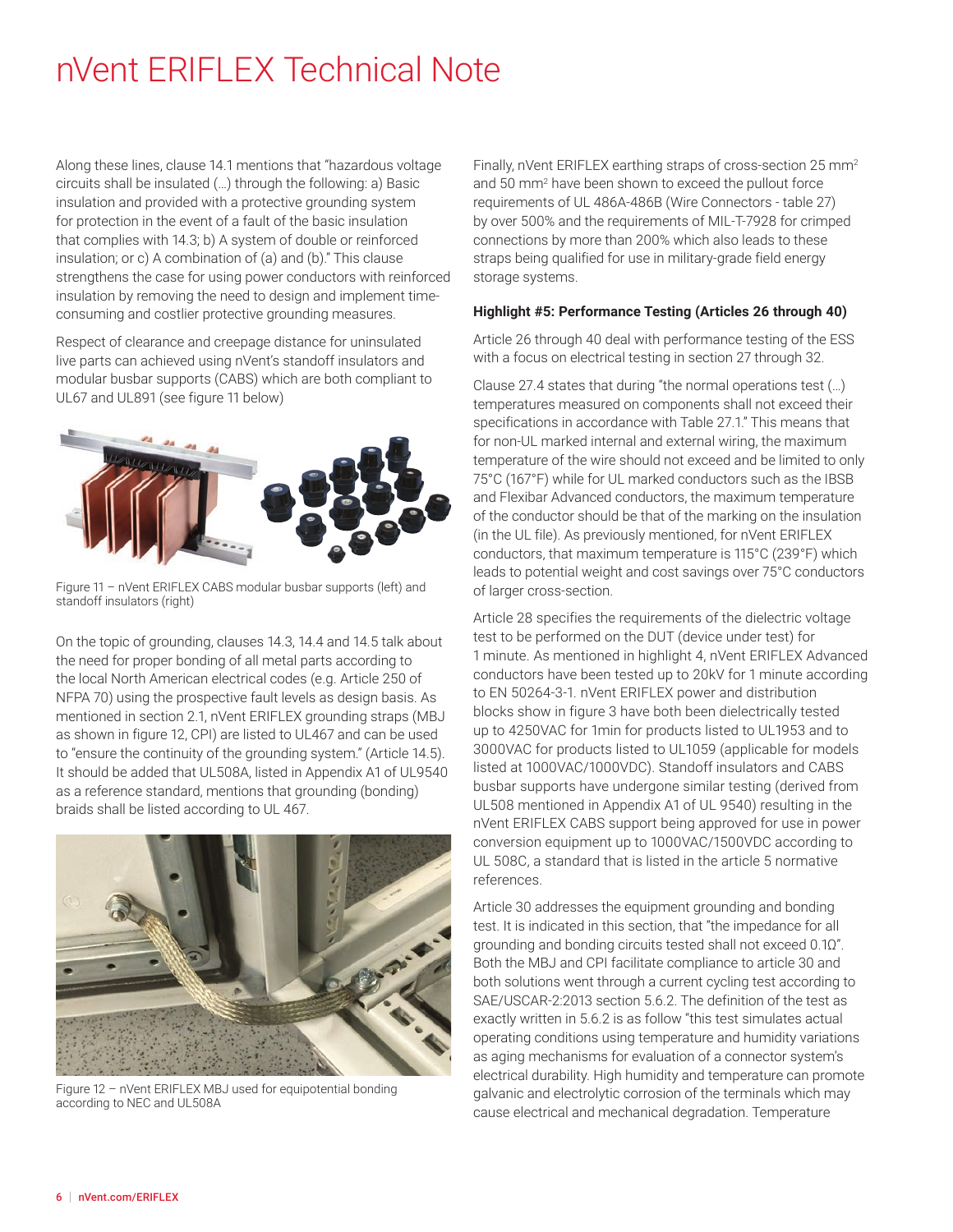<span id="page-6-0"></span>cycling promotes relative movement of the contact surfaces that can cause wear and fretting corrosion". Over a period of 8 hours, the braids were subjected to temperatures ranging from –40°C to 120°C combined with a humidity Rh varying up to 90%; the resulting measurement gave a braid resistance of much less than 0.1 mΩ for the MBJ braid and less than 20 mΩ for the CPI braid therefore making these solutions an ideal choice for the construction of safe and sound ESS (see figure 13 below).



Figure 13 – Measurement of the nVent ERIFLEX MBJ resistance

Article 35 covers environmental testing with a focus on special applications such as outdoor (35.2) or Marine/near shore (35.3). Additionally, article 10.15 states that "electrical equipment (….) that will be subject to condensation, or the effects of condensation (…) shall be suitable for outdoor use or suitably protected against contact with water and protected against unsafe conduction of hazardous voltages". As mentioned several times across this document, the nVent ERIFLEX range of products is mostly made of tinned copper, tinned aluminum or stainless steel in order to improve corrosion resistance under stringent environmental conditions. Multiple nVent ERIFLEX products comply to Marine standards such as DNV-GL, ABS or BV. Additionally, the nVent ERIFLEX grounding straps (MBJ and CPI), which are traditionally more exposed to corrosion in a BESS than power conductors (typically located within an enclosures which is itself located with an ESS container or indoors) have been tested to GM14872 (Cyclic Corrosion Laboratory Test).

#### **CONCLUSION**

Shown throughout this document is the fact that the nVent ERIFLEX solutions do comply to the relevant and applicable UL and international standards listed in appendix A and article 5. Using nVent ERIFLEX flexible and insulated conductors (nVent ERIFLEX IBSB and nVent ERIFLEX Flexibar Advanced) allows for the construction of robust yet compact electrical assemblies that leverage the benefits of using a reinforced

insulation. Using these solutions, as well as the nVent ERIFLEX power and distribution blocks, also makes it to easier to pass the various electrical tests listed the performance testing part of the standard. Implementing nVent ERIFLEX grounding straps (MBJ, CPI) facilitates compliance to the NEC grounding rules in article 14 about protective grounding, to article 30 (electrical performance testing) and to article 35 (environmental testing).

A closing comment should be added about UL9540A published in 2019 to address critical and potentially deadly thermal runaway battery fires. Article 6.1 provides a good overview of the standard scope as follow: "the tests in this standard are extreme abuse conditions conducted on electrochemical energy storage devices that can result in fires, explosions, smoke, off gassing of flammable and toxic materials, exposure to toxic and corrosive liquids, and potential exposure to hazardous voltages and electrical energy." As a reminder, nVent ERIFLEX power conductors are UL94 V-0 and IEC 60695-2-11 (Glow Wire Test 960 °C) rated as well as low-smoke, halogen-free and flame retardant. The nVent ERIFLEX power and distribution blocks are UL94 V-0 rated and halogen-free and so are the nVent ERIFLEX standoff insulators and busbar supports.

#### **REFERENCES**

[1] UL9540, Energy Storage Systems and Equipment, 2020

[2] UL9540A, Test Method for Evaluating Thermal Runaway Fire Propagation in Battery Energy Storage System, 2019

- [3] UL467, Grounding and Bonding Equipment, 2013
- [4] UL486A-486B, Wire Connectors, 2018
- [5] UL508, Industrial Control Equipment, 2018
- [6] UL508A, Industrial Control Panels, 2018

[7] UL746A, Polymeric Materials - Short Term Property Evaluations, 2012

[8] UL1059, Terminals Blocks, 2019

[9] UL1741, Inverters, Converters, Controllers and Interconnection System Equipment for Use With Distributed Energy Resources, 2021

[10] UL60950-1, Information Technology Equipment - Safety - Part 1: General Requirements, 2007

[11] IEC 614391-1, Low-voltage switchgear and controlgear assemblies - Part 1: General rules, 2020